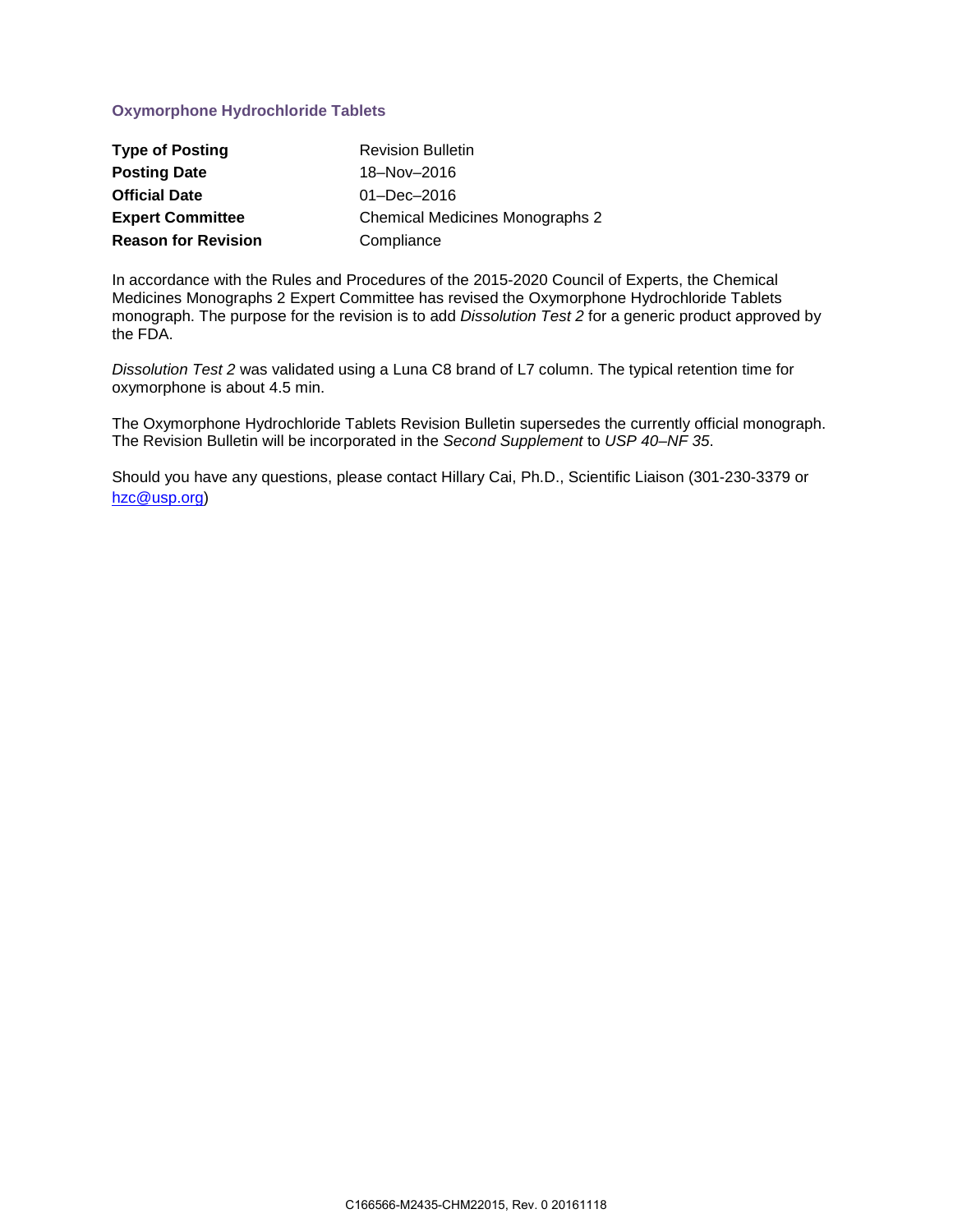# **Oxymorphone Hydrochloride Tablets** Detectors

- **System suitability**<br>  **A** The retention time of the oxymorphone peak of the **Sample:** *Standard solution*<br>
Sample solution corresponds to that of the *Standard solu*<br>
Suitability requirements
- B. The UV absorption spectra of the oxymorphone peak **Relativ**<br>the Sample solution and that of the Standard solution. **Analysis** of the *Sample solution* and that of the *Standard solution*<br>exhibit maxima and minima at the same wavelengths,<br>as obtained in the Assay.<br>morphone hydrochloride (C<sub>17</sub>H<sub>19</sub>NO<sub>4</sub> · HCl) in the por-<br>morphone hydrochloride (

### • **PROCEDURE**

- Protect all solutions containing oxymorphone from light Result =  $(r_U/r_S) \times (C_S/C_U) \times (M_{r1}/M_{r2}) \times 100$
- and use clear glass HPLC vials.<br> **Solution A:** Dissolve 2.02 g of sodium 1-heptanesul-<br>
fonate in 900 mL of water and add 100 mL of acetoni-<br>
frile Adjust with phosphoric acid to a pH of 2.1<br> *r<sub>S</sub>* = peak response of oxy

trile. Adjust with phosphoric acid to a pH of 2.1.<br> **Solution B:** Dissolve 2.02 g of sodium 1-heptanesulfon-<br>
ate in 750 mL of water and add 250 mL of acetonitrile.<br>
Adjust with phosphoric acid to a pH of 2.1.<br>
Mobile pha

| <b>Time</b><br>(min) | <b>Solution A</b><br>(%) | <b>Solution B</b><br>(%) |
|----------------------|--------------------------|--------------------------|
|                      | 100                      |                          |
|                      | 100                      |                          |
| 35                   |                          | 100                      |
| 40                   |                          | 100                      |
| 40.1                 | 100                      |                          |
| 50.1                 | 100                      |                          |

**Mode:** LC **Assay:** UV 230 nm **DEFINITION**<br>
Oxymorphone Hydrochloride Tablets contain NLT 90.0%<br>
and NMT 110.0% of the labeled amount of oxymor-<br>
phone hydrochloride (C<sub>17</sub>H<sub>19</sub>NO<sub>4</sub> · HCl).<br> **IDENTIFICATION**<br> **IDENTIFICATION**<br> **IDENTIFICATION**<br> **IDEN** Sample solution corresponds to that of the Standard solu-<br>tion, as obtained in the Assay.<br>R. The LIV absorption spectra of the oxymorphone peak Relative standard deviation: NMT 2.0%

**ASSAY** tion of Tablets taken:

- 
- 
- 
- = nominal concentration of oxymorphone hydrochloride in the *Sample solution* (mq/mL)
- **Table 1**  $M_{r1}$  = molecular weight of oxymorphone **Time Solution A Solution B** hydrochloride, 337.80

**(min) (%) (%)** *<sup>M</sup>r2* = molecular weight of oxymorphone, 301.34 <sup>0</sup> <sup>100</sup> <sup>0</sup> **Acceptance criteria:** 90.0%–110.0%

### **PERFORMANCE TESTS**

### **Change to read:**

 **<sup>D</sup>ISSOLUTION** 〈**711**〉 **•Test 1•** (RB 1-Dec-2016)<br>**Medium:** 0.1 N hydrochloric acid; 900 mL **Standard solution:** 0.14 mg/mL of USP Oxymorphone<br> **Example solution:** 0.14 mg/mL of USP Oxymorphone<br> **Example solution:** Nominally 0.16 mg/mL of oxymor-<br> **Sample solution:** Nominally 0.16 mg/mL of oxymor-<br> **Prensect NUT Mode:** LC **Detector:** UV 230 nm **Column:** 4.6-mm × 7.5-cm; 3.5-µm packing L1 **Column temperature:** 40° **Flow rate:** 1.0 mL/min **Injection volume:** 60 µL **Run time:** NLT 2.7 times the retention time of oxymorphone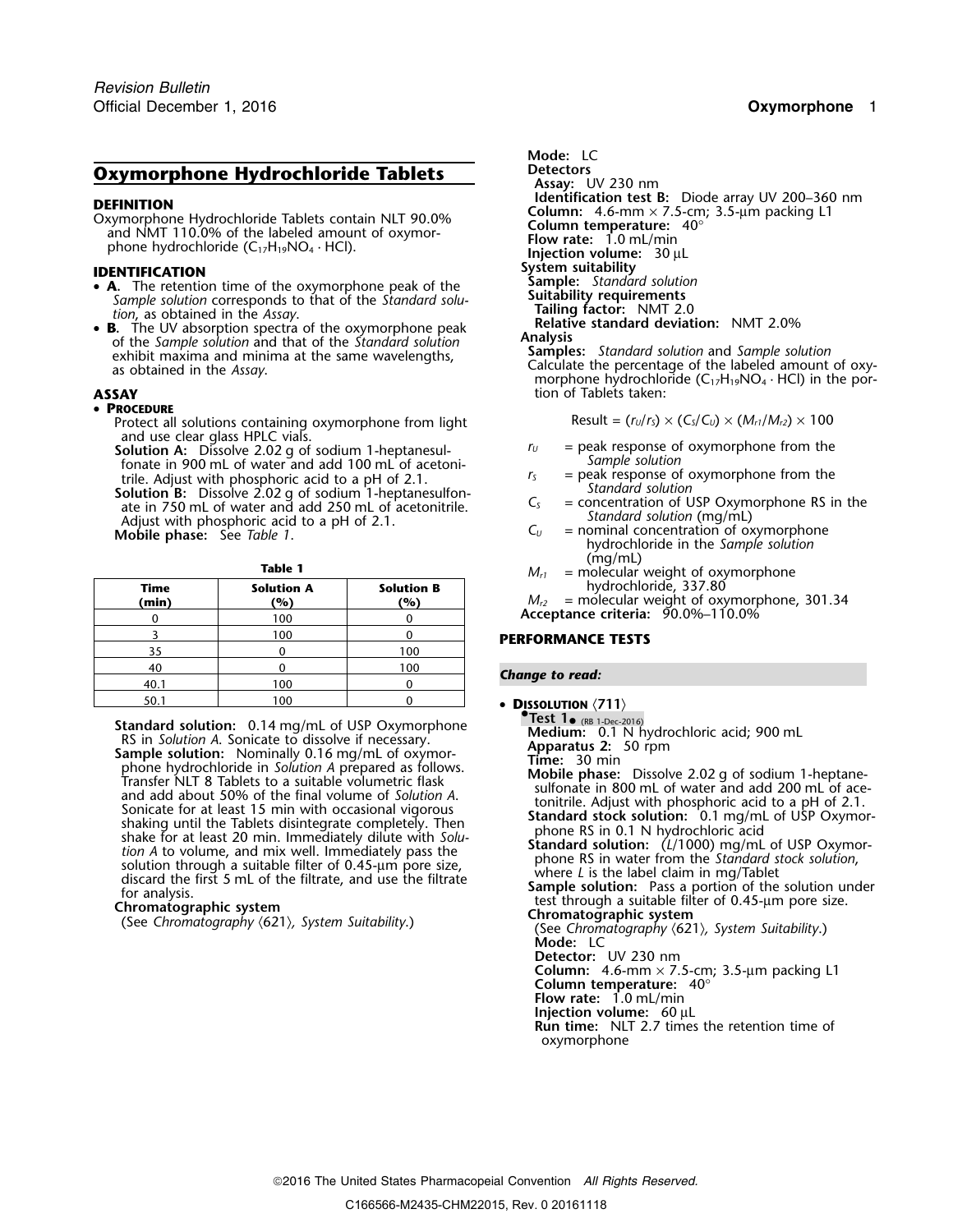**Sample:** *Standard solution Sample solution*

**Tailing factor:** NMT 2.0<br> **Relative standard deviation:** NMT 2.0% 6.5

- 
- **Samples:** *Standard solution* and *Sample solution*  $V =$  volume of *Medium*, 900 mL Calculate the percentage of the labeled amount of ox-  $M_{cl} =$  molecular weight of oxymorphone Calculate the percentage of the labeled amount of ox-<br> *M<sub>r1</sub>* = molecular weight of oxymorphone hydrochloride (C<sub>17</sub>H<sub>19</sub>NO<sub>4</sub> · HCl)<br> *M*<sub>*n1*</sub> = molecular weight of oxymorphone hydrochloride (C<sub>17</sub>H<sub>19</sub>NO<sub>4</sub> · HCl) ymorphone hydrochloride (C<sub>17</sub>H<sub>19</sub>NO<sub>4</sub> · HCl)<br>dissolved:  $M_{r2}$

- $r_U$  = peak response of oxymorphone from the *Sample solution*
- $r<sub>S</sub>$  = peak response of oxymorphone from the *Standard solution*
- *C<sup>S</sup>* = concentration of USP Oxymorphone RS in the **IMPURITIES Standard solution (mg/mL)** • **ORGANIC IMPURITIES**<br>
• **ORGANIC IMPURITIES**
- 
- $M_{r1}$  = molecular weight of oxymorphone hydrochloride, 337.80
- 
- **Tolerances:** NLT 80% (*Q*) of the labeled amount of oxymorphone hydrochloride  $(C_{17}H_{19}NO_4 \cdot HCl)$  is
- 
- 
- 
- **Buffer:** Dissolve 26.4 g of dibasic ammonium phos- **System suitability stock solution C:** 0.14 mg/mL of phate in 2 L of water. **USP Oxymorphone RS** in *Solution A* Consumer that the phase: Acetonitrile, methanol, and *Buffer* **System suitability solution:** 0.000
- 
- 
- **Standard stock solution:** 0.05 mg/mL of USP Oxy-<br>morphone RS in *Medium*
- phone RS in *Diluent* from *Standard stock solution lution C*
- **Sample solution:** Pass a portion of the solution under<br> **System suitability** solution and Standard<br> **Samples:** System suitability solution and Standard test through a suitable filter of 0.45-µm pore size. Di- **Samples:** *System suitability solution* and *Standard* lute this solution with *Diluent* to obtain a solution *solution* with a similar concentration as that of the *Standard* **Suitability requirements**
- 
- (See *Chromatography* 〈621〉*, System Suitability*.) *solution*
- **Detector:** UV 212 nm
- **Column:** 4.6-mm × 15-cm; 5-µm packing L7 **Analysis**
- **Column temperature:**  $40^{\circ}$  **Sample:** *Sample: Sample solution*<br>**Flow rate:** 1.5 mL/min **Sample School School School School Calculate** the percentage
- 
- 
- **Run time:** NLT 1.6 times the retention time of oxymorphone Result = (*<sup>r</sup>U*/*<sup>r</sup>T*) × (1/*F*) ×<sup>100</sup>
- 
- **System suitability**
- 
- 
- **Relative standard deviation:** NMT 2.0% *F*
- **Samples:** *Standard solution* and *Sample solution*<br>Calculate the percentage of the labeled amount of ox-**Acceptance criteria:** See *Table 2*. Disregard any peaks Calculate the percentage of the labeled amount of ox-**Acceptance criter**<br>| wporphone hydrochloride (C<sub>3</sub>H<sub>12</sub>NO, *ACI*) | less than 0.05%. ymorphone hydrochloride  $(C_{17}H_{19}NO_4 \cdot HCl)$ dissolved:
	- $Result = (r<sub>U</sub>/r<sub>S</sub>) \times C<sub>S</sub> \times V \times (M<sub>r1</sub>/M<sub>r2</sub>) \times (1/L) \times 100$
- **System suitability**<br> **Sample:** Standard solution *r***<sub>U</sub>** = peak response of oxymorphone from the Sample solution
	- $r<sub>S</sub>$  = peak response of oxymorphone from the *Standard solution*
- **Relative standard deviation:** NMT 2.0% *C<sub>S</sub>* = concentration of USP Oxymorphone RS in the **Analysis** Standard solution (mg/mL) *Standard solution* (mg/mL)<br>a volume of *Medium*, 900 mL
	-
	-
	- = molecular weight of oxymorphone, 301.34
	-
	- Result =  $(r_0/r_s) \times C_s \times V \times (M_{r1}/M_{r2}) \times (1/L) \times 100$ <br>Result =  $(r_0/r_s) \times C_s \times V \times (M_{r1}/M_{r2}) \times (1/L) \times 100$ <br>Tolerances: NLT 85% (Q) of the labeled amount of oxymorphone hydrochloride  $(C_{17}H_{19}NO<sub>4</sub> \cdot HCl)$  is dis-
		- (RB 1-Dec-2016) *Sample solution* **<sup>U</sup>NIFORMITY OF DOSAGE UNITS** 〈**905**〉**:** Meet the

- 
- *V* = volume of *Medium*, 900 mL **Protect all solutions containing oxymorphone from light <br>***M***<sub>r1</sub> = molecular weight of oxymorphone and use clear glass HPLC vials.**
- hydrochloride, 337.80 **Solution A, Solution B, Mobile phase, Sample solu-**<br>**M**<sub>r2</sub> = molecular weight of oxymorphone, 301.34 **Solution,** and **Chromatographic system:** Proceed as di*tion, and Chromatographic system: Proceed as di-*
- = label claim (mg/Tablet)<br>**ances:** NLT 80% (Q) of the labeled amount of **System suitability stock solution A:** 0.2 mg/mL of USP Oxymorphone Related Compound A RS prepared dissolved. as follows. Transfer an amount of USP Oxymorphone **•Test 2:** If the product complies with this test, the **Related Compound A RS to a suitable volumetric flask.**<br>Iabeling indicates that the product meets USP Dissolu-<br>Dissolve with 24% of the flask volume of 0.1 N hydrolabeling indicates that the product meets USP *Dissolu-* Dissolve with 24% of the flask volume of 0.1 N hydro*tion Test 2*. chloric acid and dilute with acetonitrile to volume.
- **Medium:** 0.1 N hydrochloric acid; 900 mL **System suitability stock solution B:** 0.02 mg/mL of **Apparatus 2:** 50 rpm USP Oxymorphone Related Compound A RS in aceto-**Time:** 20 min **Time:** 20 min **nitrile from** *System suitability stock solution A*<br>**Buffer:** Dissolve 26.4 g of dibasic ammonium phos-**System suitability stock solution C:** 0.14 m
	-
- **Mobile phase:** Acetonitrile, methanol, and *Buffer* **System suitability solution:** 0.0008 mg/mL of USP Ox-<br>- /5:25:70<br>*ity stock solution* C from *System suitability stock solution*<br>Diluent: *Buffer Buffer Buffer Di* (5:25:70) ymorphone Related Compound A RS in *System suitabil-***Diluent:** *Buffer ity stock solution C* from *System suitability stock solution*
- morphone RS in *Medium* **Standard solution:** 0.00014 mg/mL of USP Oxymorphone RS in *Solution A* from *System suitability stock so-*<br>*lution* C

- 
- 
- *solution*. **Resolution:** NLT 2 between oxymorphone related **Chromatographic system** compound A and oxymorphone, *System suitability*
- **Mode:** LC **Relative standard deviation:** NMT 10%, *Standard*
	-
	-
- **Flow rate:** 1.5 mL/min **Calculate the percentage of each individual degrada-<br>
<b>Injection volume:** 50 µL<br> **Calculate the percentage of each individual degrada-**<br> **Calculate the percentage of each individual degrada**tion product in the portion of Tablets taken:

$$
Result = (r_U/r_T) \times (1/F) \times 100
$$

- **Sample:** *Standard solution*<br> **Sample:** *Standard solution*<br> **Suitability requirements**<br> **Suitability requirements**<br> **Suitability requirements**
- **uitability requirements**<br> **Tailing factor:** NMT 2.0 **Suitable 10 and 10 and 10 and 10 and 10 and 10 and 10 and 10 and 10 and 10 and 10 and 10 and 10 and 10 and 10 and 10 and 10 and 10 and 10 and 10 and 10 and 10 and 10 an Tailing factor:** NMT 2.0 *<sup>r</sup><sup>T</sup>* = sum of peak responses from the *Sample*
- **Analysis**<br> **Analysis** F = relative response factor of each individual<br> **Samples:** Standard solution and Sample solution **F** = relative response factor of each individual